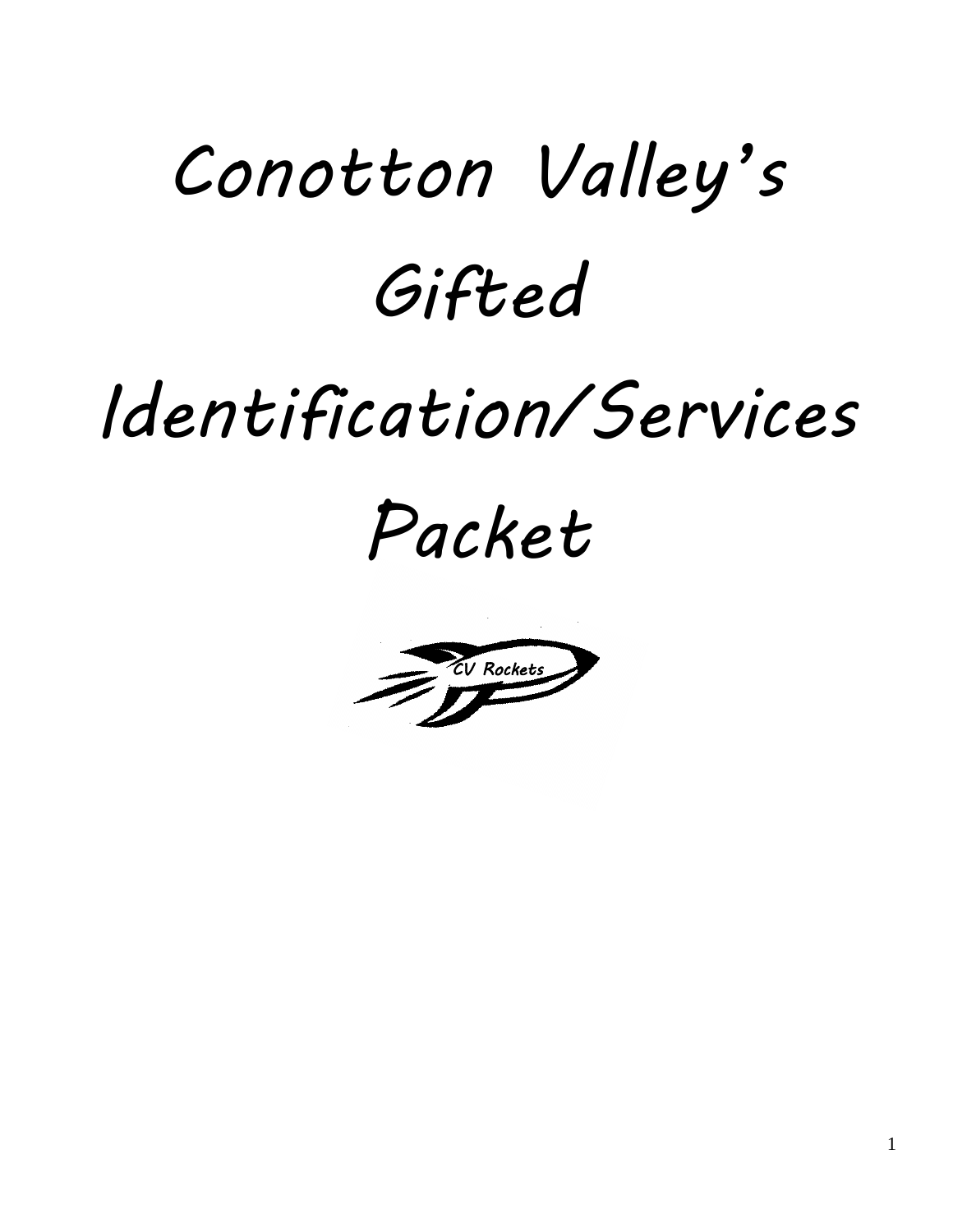*Table of Contents* 

*Title page – page 1*

*Table of Contents – page 2*

*Gifted Identification & Services – page 3*

*Checklist of Gifted Characteristics by Silverman/Waters – page 4*

*Bright Child compared with Gifted Learner by Janice Szabos – page 5*

*Steps for Making a Referral for Gifted Screening – page 6*

*Gifted Referral Form – page 7*

*Gifted Education Internet Resources by Art Snyder – pages 8-10*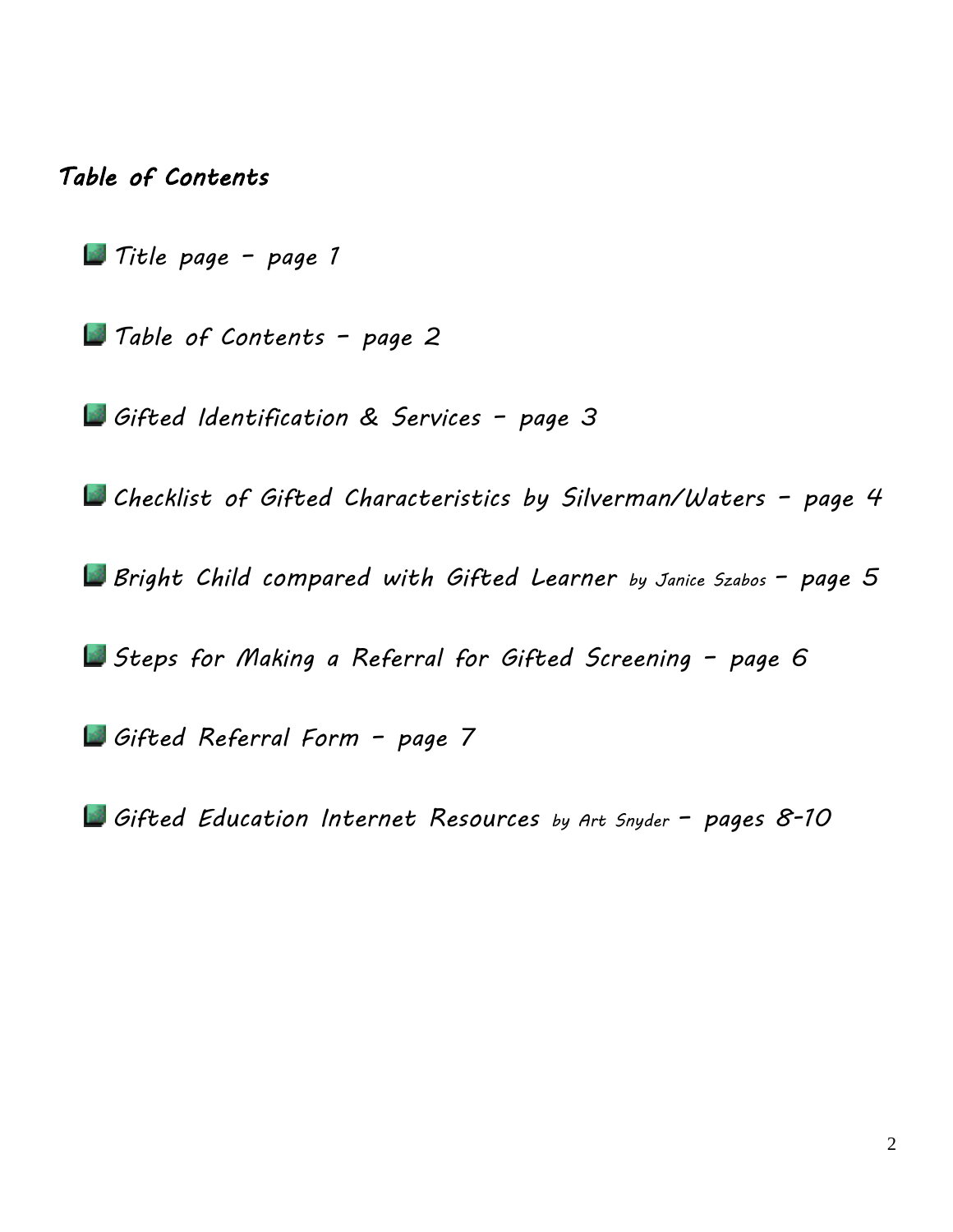## **Gifted Identification & Services**

Welcome! I would like to take this opportunity to share with you the policies and procedures for Gifted Identification and Services in the Conotton Valley Union Local School District – *Go Rockets*!

As mandated by the Operating Standards for Identifying and Serving Gifted Students, OAC 3301-51- 15, gifted screening/identification occurs through either whole grade screenings or referrals.

Whole grade screening for the 2013-2014 school year will take place in the fall:

- Grades 2 and 3 Stanford Achievement Test given the week of September 30, 2013
- Grade 5 Stanford Achievement Test given the week of October 7, 2013

Results from these assessments will be reviewed and parents will be notified if their child has been identified in any of the following areas:

- Superior Cognitive
- Specific Academic (Math, Science, Social Studies, and/or Reading/Language)
- Creative Thinking

The results of gifted screening/identification will also be sent to the Ohio Department of Education for notification purposes.

The State of Ohio does not mandate services for gifted identified students, but gifted identification is mandated K-12 in any school district.

**Referrals are a step in the screening/identification process**. If you would like to refer a student for gifted screening, please print the referral form, complete it, and return it to the Director of Gifted Services, Michelle L. Watson at ECOESC 834 East High Avenue New Philadelphia OH 44663. You can also scan it and email it to [michelle.watson@ecoesc.org](mailto:michelle.watson@ecoesc.org)

Once a referral has been received, the student will be tested within 45 days pending parent approval. Areas in which students can be referred for gifted screening/identification include:

- Superior Cognitive
- Specific Academic (Math, Science, Social Studies, and/or Reading/Language)
- Creative Thinking
- Visual and Performing Arts (Dance, Drama, Visual Art, and/or Music instrumental and/or vocal)

For further information, or to get your gifted questions answered, please contact Michelle L. Watson at 330.308.9939 X 8222.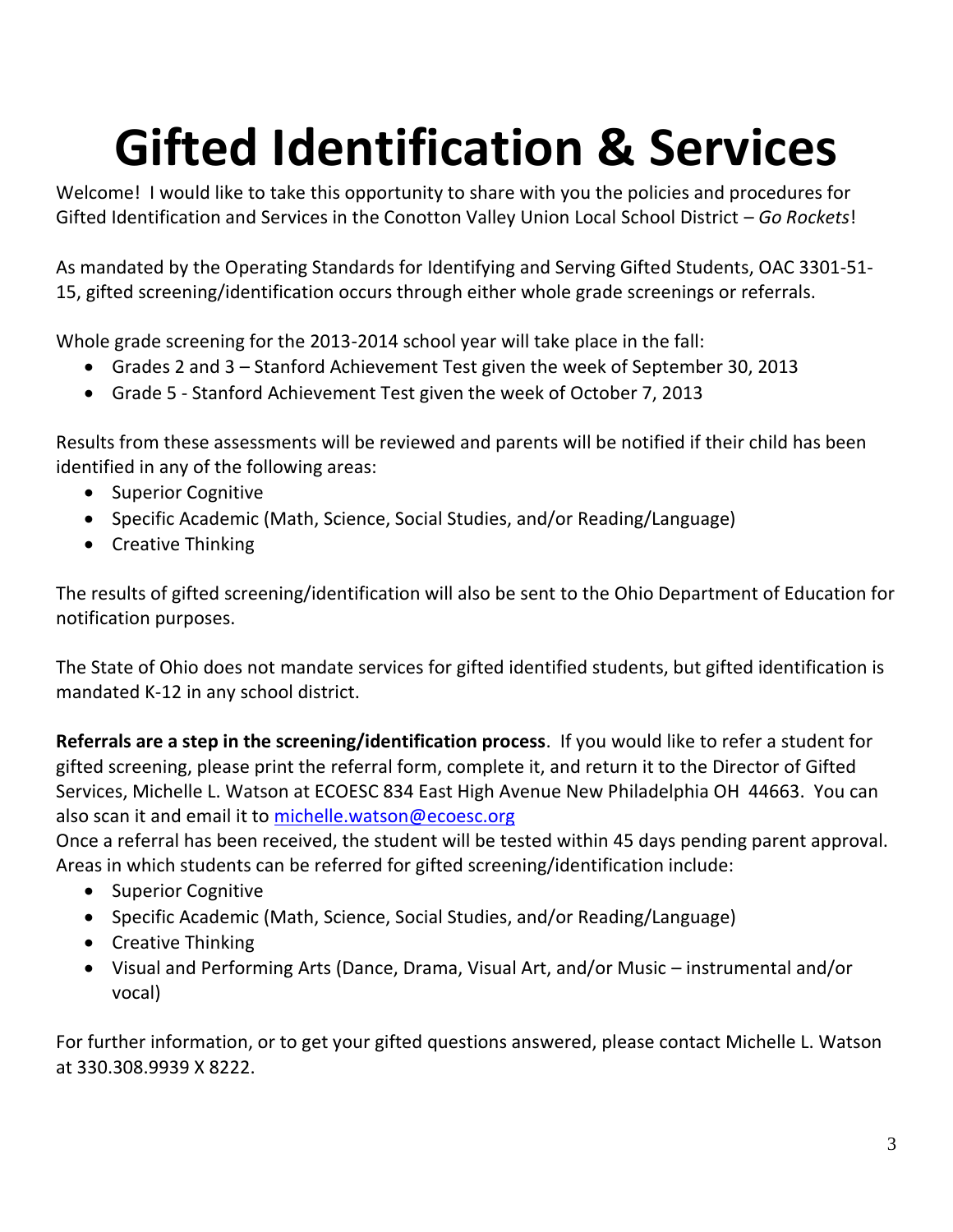### Checklist of Gifted Characteristics

*This is by no means a comprehensive list, but if you have observed a child who exhibits many of these characteristics, then there could be a chance he/she is gifted. Please complete a referral form and send it to Michelle L. Watson, Director of Gifted Services, to refer a child for gifted screening/identification.* 

 $\overline{a}$ 

 $\overline{\phantom{a}}$ 

 $\left| \right|$ 

 $\overline{a}$ 



*Good problem solving abilities Rapid learning ability Extensive vocabulary Good memory Long attention span Sensitivity Compassion for others Perfectionism High degree of energy Preference for older companions Wide range of interests Excellent sense of humor Early or avid reading ability Ability in puzzles, mazes, or numbers At times, seem mature for age Perseverance in areas of interest*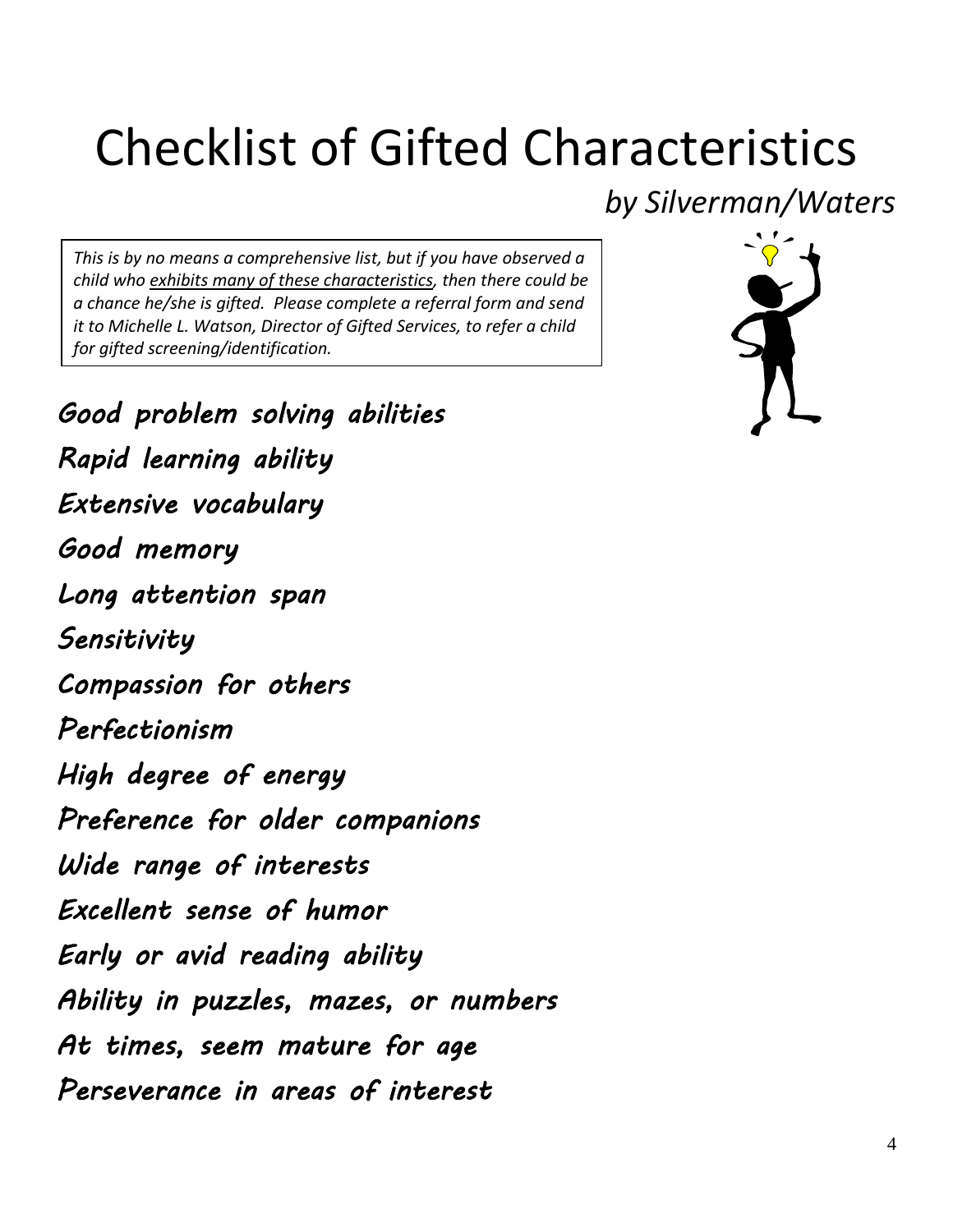#### **Know the Difference between the Bright Child and the Gifted Learner\***

*\*"These lists are presented as guidelines, not as absolutes. A gifted child may not exhibit all of these qualities or may exhibit some in both columns. It is important for teachers, parents, administration, and others to be aware that when any of these qualities are exhibited in a child, then it is reason to continue to watch the child, perhaps provide opportunities to use more complex ideas, and ask questions about unusual ideas shared by this child. Think of this as talent development, not formal identification but perhaps a rationale for referral of a student for screening/identification purposes."* 

| Knows the answer              | Asks the questions                  |
|-------------------------------|-------------------------------------|
| is interested                 | is highly curious                   |
| is attentive                  | is mentally and physically involved |
| has good ideas                | has wild, silly ideas               |
| works hard                    | plays around, yet tests well        |
| answers the questions         | discusses in detail; elaborates     |
| top group                     | beyond the group                    |
| listens with interest         | shows strong feelings and opinions  |
| listens with ease             | already knows                       |
| 6-8 repetitions for mastery   | 1-2 repetitions for mastery         |
| understands ideas             | constructs abstractions             |
| enjoys peers                  | prefers adults                      |
| grasps the meaning            | draws inferences                    |
| completes assignments         | initiates projects                  |
| is receptive                  | is intense                          |
| copies accurately             | creates new designs                 |
| enjoys school                 | enjoys learning                     |
| absorbs information           | manipulates information             |
| technician                    | inventor                            |
| good memorizer                | good guesser                        |
| prefers straightforward tasks | thrives on complexity               |
| Is alert                      | is keenly observant                 |
| Is pleased with own learning  | is highly self-critical             |

#### **Bright Child Gifted Learner**

| Asks the questions                  |
|-------------------------------------|
| is highly curious                   |
| is mentally and physically involved |
| has wild, silly ideas               |
| plays around, yet tests well        |
| discusses in detail; elaborates     |
| beyond the group                    |
| shows strong feelings and opinion   |
| already knows                       |
| 1-2 repetitions for mastery         |
| constructs abstractions             |
| prefers adults                      |
| draws inferences                    |
| initiates projects                  |
| is intense                          |
| creates new designs                 |
| enjoys learning                     |
| manipulates information             |
| inventor                            |
| good guesser                        |
| thrives on complexity               |
| is keenly observant                 |
| is highly self-critical             |

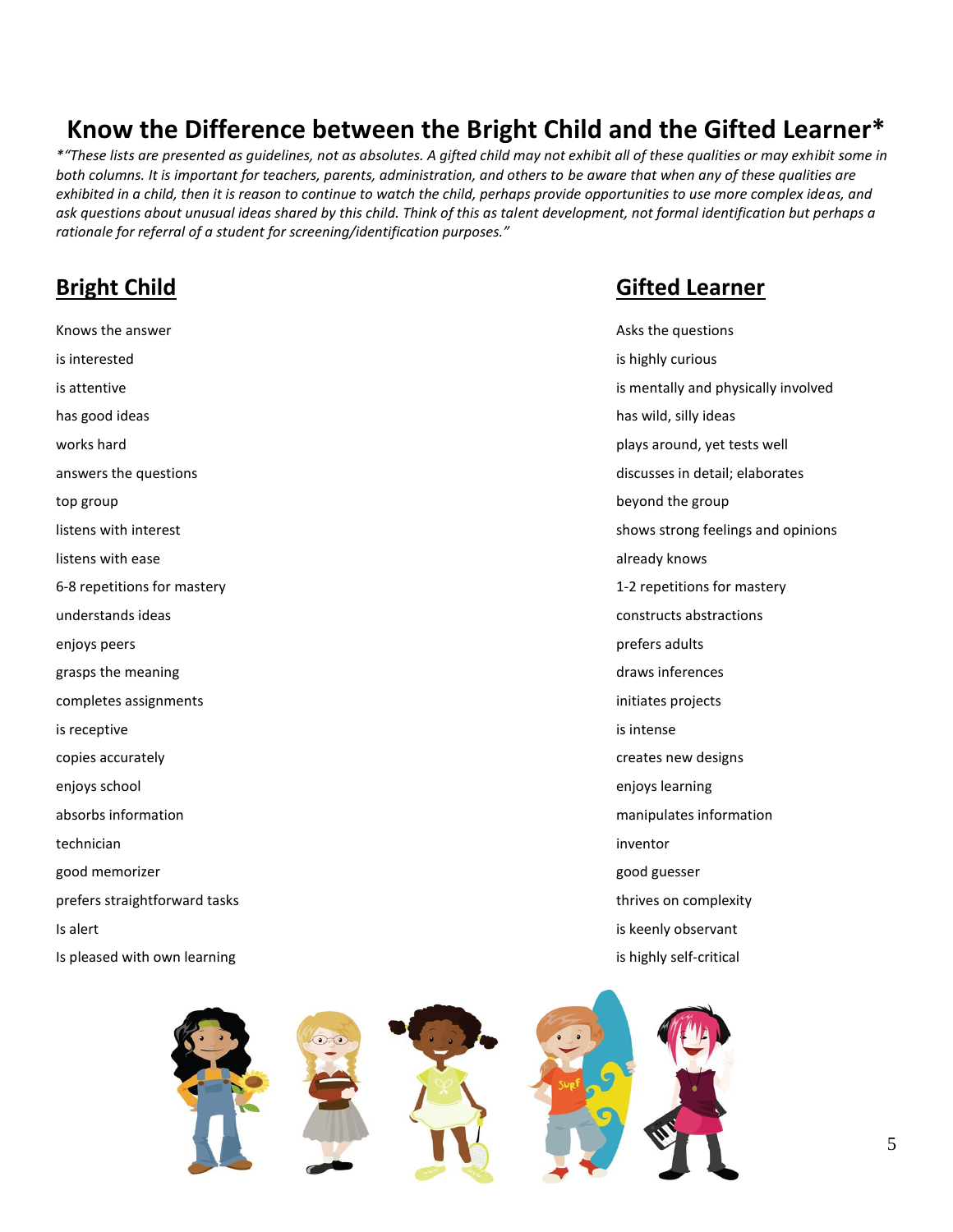### **Steps to make a referral for gifted screening/identification:**

**First**, take a moment or two to consider the student you believe to be potentially gifted. You may want to review the gifted characteristics pages found within this packet to help you understand what gifted students may look like and how they may perform.

**Second**, understand that referrals can be made for any child at any time. Referrals are gladly accepted throughout the school year.

**Third**, print the referral form on the school website or contact Michelle L. Watson, Director of Gifted Services, at 330.308.9939 X 8222 for a referral form. Referrals are one step in the gifted screening/identification process.

**Finally**, complete the referral form and select the area(s) you want the student screened in (*see below*) and then send the completed referral form to Michelle L. Watson at ECOESC 834 East High Avenue New Philadelphia OH 44663.

- *A. Superior Cognitive*
- *B. Specific Academic (math, science, social studies, and/or reading/language)*
- *C. Creative Thinking*
- *D. Visual and Performing Arts (dance, drama, visual art, and/or music)*

Once referrals are received, the student will be screened for gifted identification within 45 days and pending parent permission. *Contact Michelle L. Watson at 330.308.9939 X 8222 or email her at [michelle.watson@ecoesc.org](mailto:michelle.watson@ecoesc.org) for further questions and/or directions regarding gifted referrals.*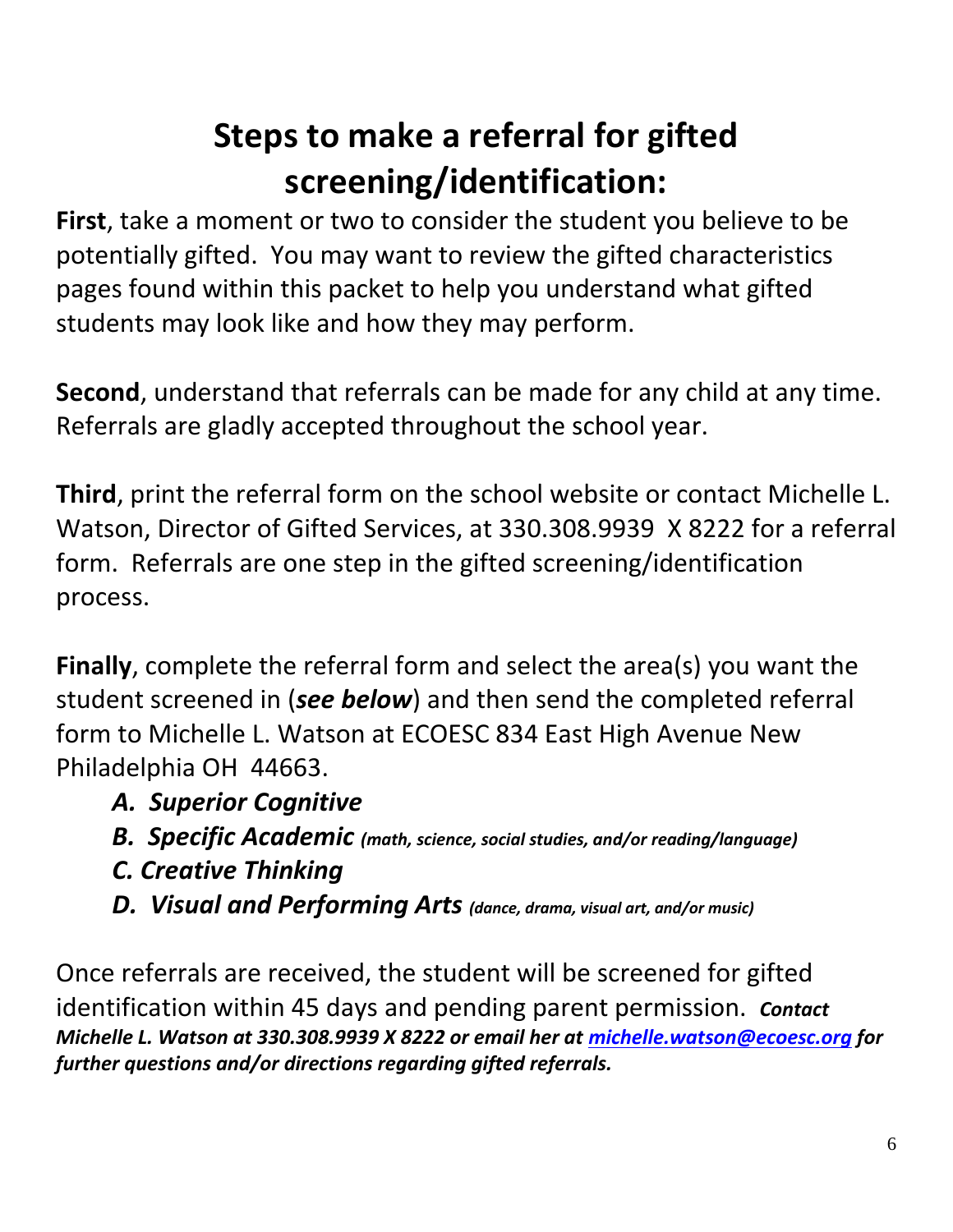### **CV Gifted Referral Form K-12**

|                                                        | Date of Gifted Referral:    |                                                                                                                                  |                |                                                   |                                                                                               |               |           |           |  |  |  |
|--------------------------------------------------------|-----------------------------|----------------------------------------------------------------------------------------------------------------------------------|----------------|---------------------------------------------------|-----------------------------------------------------------------------------------------------|---------------|-----------|-----------|--|--|--|
|                                                        |                             | (Include month day and year, please)                                                                                             |                |                                                   |                                                                                               |               |           |           |  |  |  |
|                                                        |                             |                                                                                                                                  |                |                                                   |                                                                                               |               |           |           |  |  |  |
|                                                        | Student's Name:             |                                                                                                                                  |                |                                                   |                                                                                               |               |           |           |  |  |  |
|                                                        |                             |                                                                                                                                  |                |                                                   | (student's first name, last name and please include any "nicknames" that the student goes by) |               |           |           |  |  |  |
| Building the student attends daily: (Please check one) |                             |                                                                                                                                  |                |                                                   | <b>Q</b> CV Elementary School<br>□ CV Middle School/High School                               |               |           |           |  |  |  |
|                                                        |                             |                                                                                                                                  |                | Student's Current Grade Level: (Please check one) |                                                                                               |               |           |           |  |  |  |
| $\Box$ K                                               | □Grade 1                    |                                                                                                                                  | $\Box$ Grade 2 | □Grade 3                                          | $\Box$ Grade 4                                                                                |               | □Grade 5  |           |  |  |  |
|                                                        | □Grade 6                    |                                                                                                                                  | $\Box$ Grade 7 | □Grade 8                                          | $\Box$ Grade 9                                                                                | □Grade 10     | □Grade 11 | □Grade 12 |  |  |  |
|                                                        |                             |                                                                                                                                  |                |                                                   |                                                                                               |               |           |           |  |  |  |
|                                                        | Individual Making Referral: |                                                                                                                                  |                |                                                   |                                                                                               |               |           |           |  |  |  |
|                                                        |                             |                                                                                                                                  |                | (first name, last name)                           |                                                                                               |               |           |           |  |  |  |
|                                                        |                             |                                                                                                                                  |                | Phone Number where you can be reached:            |                                                                                               |               |           |           |  |  |  |
|                                                        |                             | (area code included)                                                                                                             |                |                                                   |                                                                                               |               |           |           |  |  |  |
|                                                        |                             |                                                                                                                                  |                |                                                   | I feel this child is gifted in the following area(s) as recognized by the State of Ohio:      |               |           |           |  |  |  |
|                                                        |                             | Superior Cognitive: Very well informed and able to master material well and quickly in nearly                                    |                |                                                   |                                                                                               |               |           |           |  |  |  |
|                                                        |                             | all subject areas.                                                                                                               |                |                                                   |                                                                                               |               |           |           |  |  |  |
|                                                        |                             | Specific Academic: Very well informed and able to master material well and quickly in an area,                                   |                |                                                   |                                                                                               |               |           |           |  |  |  |
|                                                        |                             |                                                                                                                                  |                |                                                   |                                                                                               |               |           |           |  |  |  |
|                                                        |                             |                                                                                                                                  |                |                                                   |                                                                                               |               |           |           |  |  |  |
|                                                        |                             | Creative Ability: Ideas, which are creative or unusual and approaches problems and topics from                                   |                |                                                   |                                                                                               |               |           |           |  |  |  |
|                                                        |                             | a different point of view.                                                                                                       |                |                                                   |                                                                                               |               |           |           |  |  |  |
|                                                        |                             |                                                                                                                                  |                |                                                   |                                                                                               |               |           |           |  |  |  |
|                                                        |                             | Visual/Performing Arts: Ability is approaching the adult level in the following specific area(s):<br>Please check all that apply |                |                                                   |                                                                                               |               |           |           |  |  |  |
|                                                        |                             | $\Box$ ART                                                                                                                       | <b>OMUSIC</b>  |                                                   | <b>QDRAMA</b>                                                                                 | <b>QDANCE</b> |           |           |  |  |  |
|                                                        |                             |                                                                                                                                  |                |                                                   |                                                                                               |               |           |           |  |  |  |

I feel this student is potentially gifted because: *(Please continue on the back of this paper, if necessary)* And, I also want you to know that this child:

#### *Send Completed Referrals to Michelle L. Watson, Director of Gifted Services, ECOESC 834 East High Avenue New Philadelphia OH 44663. Thank you!*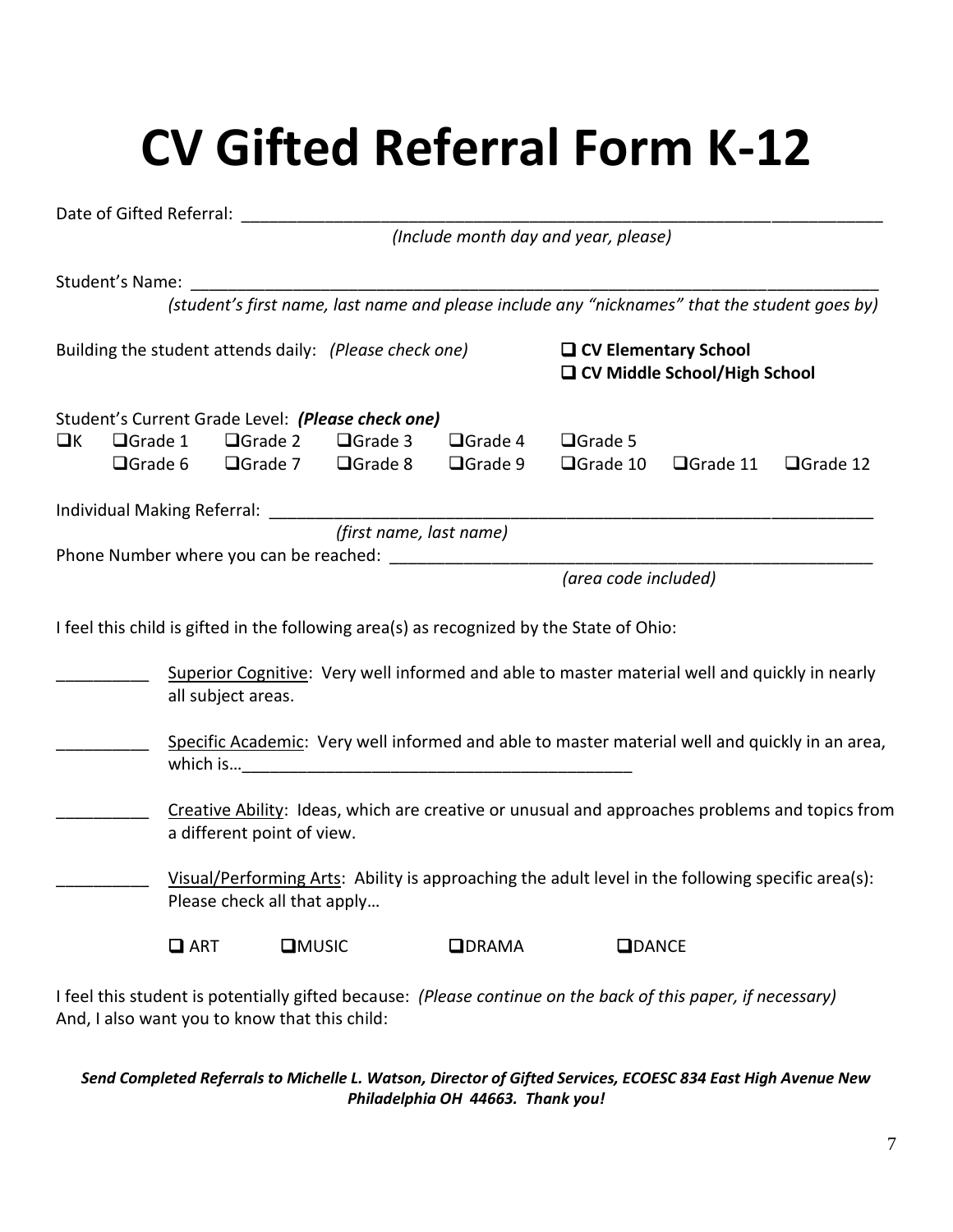### *Gifted Education Internet Resources*

*These links may be helpful to understand giftedness. Please notify Michelle L. Watson if you find a faulty link. Questions? Please contact 330.308.9939 X 8222 or email Michelle at [michelle.watson@ecoesc.org](mailto:michelle.watson@ecoesc.org)*



### *•PORTALS*

**Ohio Association for Gifted Children (OAGC),** <http://www.oagc.com/> *The official site of the* 

*Ohio Association for Gifted Children. An encyclopedia of information, links, resources, advocacy, Summer Opportunities, legislative reportage and more.*

**National Association for Gifted Children (NAGC),** [http://www.nagc.org](http://www.nagc.org/) *National overview for parents and educators alike. Excellent resources, links, legislative information.*

**Hoagies' Gifted Education Page,** <http://www.hoagiesgifted.org/> *Broad, deep resources on all facets of gifted education. Now includes content of the original ERIC databases.*

**Johns Hopkins University Center for Talented Youth,** <http://cty.jhu.edu/> *Summer programs, talent search and much, much more, including distance learning, resources for educators and parents. Extensive links are a boon.*

### *•OTHER RESOURCES*

**AEGUS (Assn. for the Education of Gifted Underachieving Students),** [http://www.aegus1. org/index.htm](http://www.aegus1.org/index.htm) **African Resources on the Internet,** [http://www.sas.upenn.edu/African\\_Studies/K-12/menu\\_EduBBS.html](http://www.sas.upenn.edu/African_Studies/K-12/menu_EduBBS.html) *(see also*  **Javanoir** *listing below)*

**AP Central,** [http://apcentral.collegeboard.com](http://apcentral.collegeboard.com/) *Official Advanced Placement program information.*

**Apex Learning,** <http://www.apexlearning.com/>*AP, other online coursework.*

**Armadillo's Gifted Education,** <http://chico.rice.edu/armadillo/Rice/Resources/gifted.html>*TAGFAM and other lists are here.*

**Belin-Blank Center for Gifted Education and Talent Development** *(University of Iowa)***,** 

<http://www.uiowa.edu/~belinctr/>

**BertieKingore.com,** <http://www.bertiekingore.com/index.htm> *Differentiation, achievement, service.*

**Brookline Resources & Booklists,** <http://bec.brookline.mec.edu/gift/booklists/biblio-booklist.htm> *Reading materials.* **Center for Creative Learning,** [http://www.creativelearning.com](http://www.creativelearning.com/)

**Center for Gifted Education** (College of William and Mary),<http://cfge.wm.edu/> *Curriculum focus.*

**Center for Talent Development** *(Northwestern University),* <http://www.ctd.northwestern.edu/>

**Coolmath4kids,** <http://coolmath4kids.com/index.html>*Fun site for all things math, science.*

**Council for Exceptional Children,** <http://www.cec.sped.org/>

**David C. Baird's Gifted Children Web Site,** <http://www3.sympatico.ca/daba/gifted/index.html>

**Davidson Institute for Talent Development,** <http://www.ditd.org/>

**DestiNationImagination,** <http://destinationimagination.org/>

**ECOT** *(Electronic Classroom of Tomorrow)*,<http://www.ecotohio.org/>

**Educational Programs That Work,** <http://www.ed.gov/pubs/EPTW/index.html>

**Educator's Reference Desk,** <http://www.eduref.org/> *The entire archive of the ERIC databases.*

**EPGY** *(Education Program for Gifted Youth, Stanford University)*, [http://www-e pgy.stanford.edu/](http://www-epgy.stanford.edu/)

**EQUINOX,** <http://equinox.case.edu/> *Case Western Reserve University summer program for students grades 10-12, with science, math, computers and humanities courses.*

**ERIC Educational Resources,** <http://www.hoagiesgifted.org/eric/index.html> *(archived data) and* <http://www.eric.ed.gov/> *(Also see* **Educator's Reference Desk** *above.)*

**ExploreLearning.com,** [htt p://www.explorelearning.com/](http://www.explorelearning.com/) *The gamut of interactive math and science activities.* **Exworthy Educational Resources,** <http://www.exworthy.com/>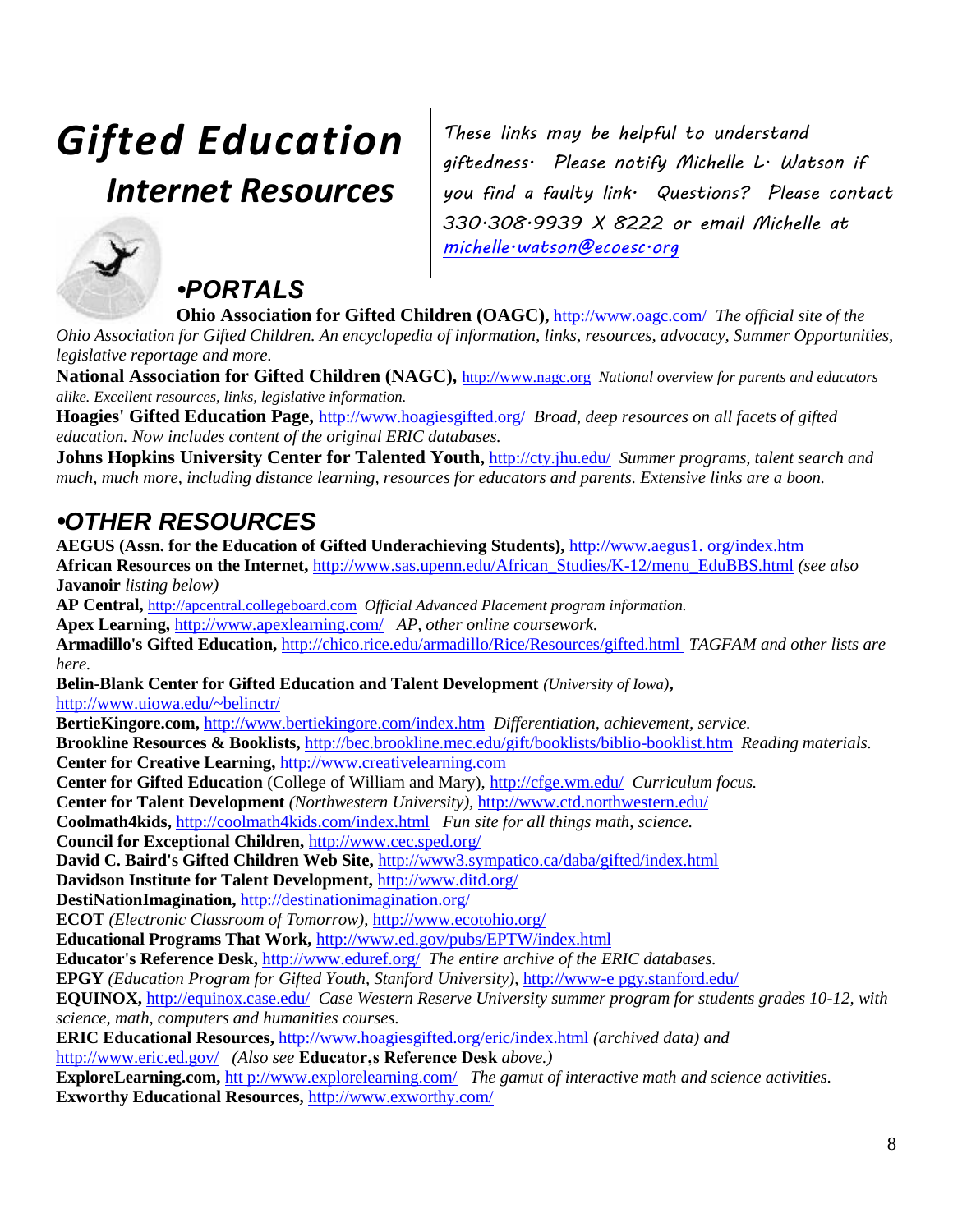**Future Problem Solving Program,** <http://fpsp.org/> **Gifted Development Center,** <http://www.gifteddevelopment.com/> *Focus on visual-spatial learners.* **Gifted Education Resource Institute (GERI)** *(Purdue University)*,<http://www.geri.soe.purdue.edu/> **Gifted Kids Speak,** <http://giftedkidspeak.com/> **(Glencoe Online) Cool Math Links,** <http://www.glencoe.com/sec/math/cool/index.htm> **GOHome** *(Gifted Ohio Homeschoolers)*,<http://www.egroups.com/community/GOHome> **GT World,** <http://www.gtworld.org/>*Good e-mail lists for parents and others.* **Higher Order Thinking Skills (HOTS),** <http://www.hots.org/> **Hollingworth Center for Highly Gifted Children,** <http://www.hollingworth.org/> **Illinois Mathematics and Science Academy (IMSA),** <http://www.imsa.edu/> **International Baccalaureate Organization,** <http://www.ibo.org/> **JASON Project,** <http://www.jasonproject.org/>*Science, math and technology get the focus.* **Javanoir,** <http://www.javanoir.net/guide/index.html> *African-American resources.* **Learner's Link,** <http://www.learnerslink.com/> *Teacher emphasis here.* **Learning Technology Center** *(Peabody College of Education, Vanderbilt University)*, [http://peabody.vanderbilt.edu/index.htm l](http://peabody.vanderbilt.edu/index.html) **Margaret DeLacy,** <http://www.tagpdx.org/>*Comprehensive, scholarly insights.* **Martin W. Essex School for the Gifted,** <http://www.ssco.org/essex/> **Math** *(various, including puzzles, games and more)*   **BrainBashers,** <http://www.brainbashers.com/>  **Cool Math Links,** <http://www.glencoe.com/sec/math/cool/index.htm>  **Coolmath4kids** *(see listing above)*  **ExploreMath.com** *(see listing above)*  **The Grey Labyrinth,** <http://www.greylabyrinth.com/index.htm>  **Math Archives,** <http://archives.math.utk.edu/index.html>*Strong in teacher materials.*  **Math Forum,** <http://mathforum.org/> *Extensive Dr exel University resources*.  **MATHCOUNTS**,<http://mathcounts.org/> *Competitions for middle-school students.*  **Mathematics Pentathlon** <http://www.mathpentath.org/> *K-8 problem-solving games.*  **MathWorld,** <http://mathworld.wolfram.com/>  **MegaMath,** <http://www.c3.lanl.gov/mega-math/welcome.html>  **Natural Math** *(see listing below)*  **Ultimate Puzzle Site,** [http://www.dse.nl/~puzz le/index\\_us.html](http://www.dse.nl/~puzzle/index_us.html) *Math and non-math brain-teasers.* **Mensa International,** <http://www.mensa.org/> **Midwest Talent Search** *(See* **Center for Talent Development,** *above)* **Molecular Expressions,** <http://micro.magnet.fsu.edu/index.html> *The world of optics and microscopy. Great fun.* **National Excellence: A Case for Developing America's Talent,** <http://www.ed.gov/pubs/DevTalent/intro.html> **National Foundation for Gifted and Creative Children,** <http://www.nfgcc.org/> **National Geographic Kids Network,** [http://www.nationalgeographic.com](http://www.nationalgeographic.com/) **National Network of Families with Gifted Children,** <http://www.nnfgc.org/>*Family, legislative interests.* **National Research Center on the Gifted and Talented (NRCGT),** <http://www.gifted.uconn.edu/nrcgt.html> **Natural Math,** <http://www.naturalmath.com/>*Here, math can be compelling, fun, informative.* **NEAG Center for Gifted Education & Talent Development,** <http://www.gifted.uconn.edu/>*For teachers and other professionals.* **(Northwestern University) Center for Talent Development,** (*See* **Center for Talent Development**, *above*) **NSW Assn. for Gifted & Talented Children,** <http://www.nswagtc.org.au/> *International perspective, excellent links.* **Odyssey of the Mind,** http://www.odyssey.org/ **Ohio Department of Education,** [http://www.ode.state.oh.us/;](http://www.ode.state.oh.us/) *gifted-specific at* [http://www.ode.state.oh.us/exceptional\\_children/gifted\\_children/](http://www.ode.state.oh.us/exceptional_children/gifted_children/) **Ohio Resources Center,** <http://www.ohiorc.org/> *Math, science, reading resources for educators, ambitious parents.* **Ohio Virtual Academy (OHVA),** <http://www.ohva.org/> *Online education alt ernatives*. **Portland Parents of Talented and Gifted Students,** *(See* **Margaret DeLacy** *listing, above.)*